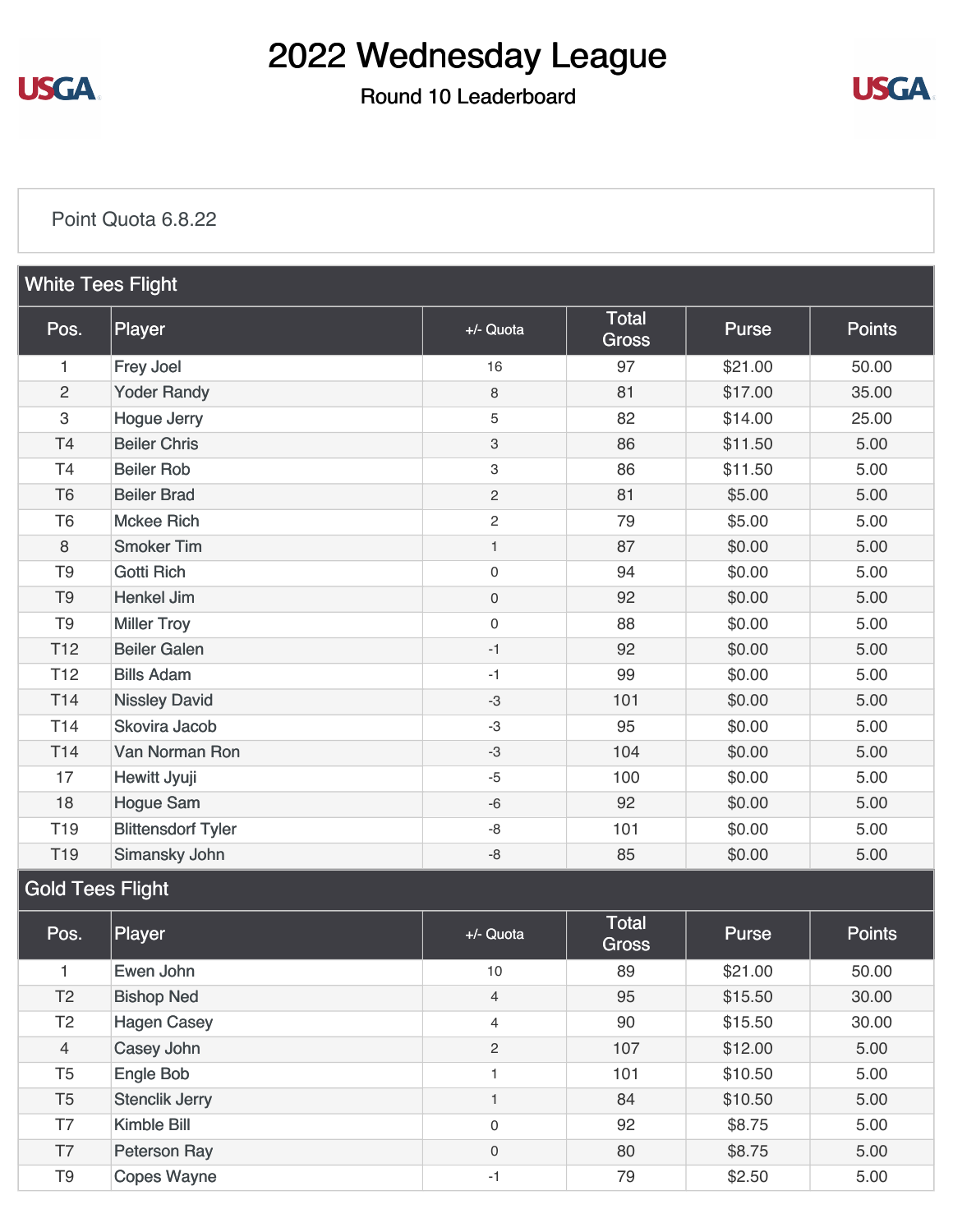

### Round 10 Leaderboard



| T <sub>9</sub>                        | <b>Greer Danny</b>      | $-1$  | 87  | \$2.50 | 5.00 |
|---------------------------------------|-------------------------|-------|-----|--------|------|
| T <sub>9</sub>                        | <b>Mareino Cliff</b>    | $-1$  | 98  | \$2.50 | 5.00 |
| T <sub>12</sub>                       | Hnat John               | $-2$  | 88  | \$0.00 | 5.00 |
| T <sub>12</sub>                       | Mingle Al               | $-2$  | 99  | \$0.00 | 5.00 |
| T <sub>14</sub>                       | <b>Rishell Monty</b>    | $-3$  | 93  | \$0.00 | 5.00 |
| T14                                   | <b>Sams Doss</b>        | $-3$  | 88  | \$0.00 | 5.00 |
| T14                                   | <b>Scott Joe</b>        | $-3$  | 80  | \$0.00 | 5.00 |
| 17                                    | <b>Stewart Steve</b>    | $-4$  | 83  | \$0.00 | 5.00 |
| T <sub>18</sub>                       | <b>Economos Pete</b>    | $-5$  | 85  | \$0.00 | 5.00 |
| T <sub>18</sub>                       | <b>Frey Craig</b>       | $-5$  | 83  | \$0.00 | 5.00 |
| T <sub>18</sub>                       | <b>Hohenwarter Mark</b> | $-5$  | 102 | \$0.00 | 5.00 |
| T <sub>18</sub>                       | Sample Harold           | $-5$  | 89  | \$0.00 | 5.00 |
| T <sub>18</sub>                       | <b>Sebring Scott</b>    | $-5$  | 96  | \$0.00 | 5.00 |
| T <sub>23</sub>                       | <b>Healy Mike</b>       | $-6$  | 97  | \$0.00 | 5.00 |
| T <sub>23</sub>                       | <b>Kennedy Jerry</b>    | $-6$  | 93  | \$0.00 | 5.00 |
| T <sub>25</sub>                       | <b>Garverich Dick</b>   | $-7$  | 116 | \$0.00 | 5.00 |
| T <sub>25</sub>                       | <b>Letscher Marty</b>   | $-7$  | 88  | \$0.00 | 5.00 |
| 27                                    | <b>Waltman Bill</b>     | $-10$ | 99  | \$0.00 | 5.00 |
| Total Purse Allocated: \$195.00       |                         |       |     |        |      |
| <b>Total Points Allocated: 425.00</b> |                         |       |     |        |      |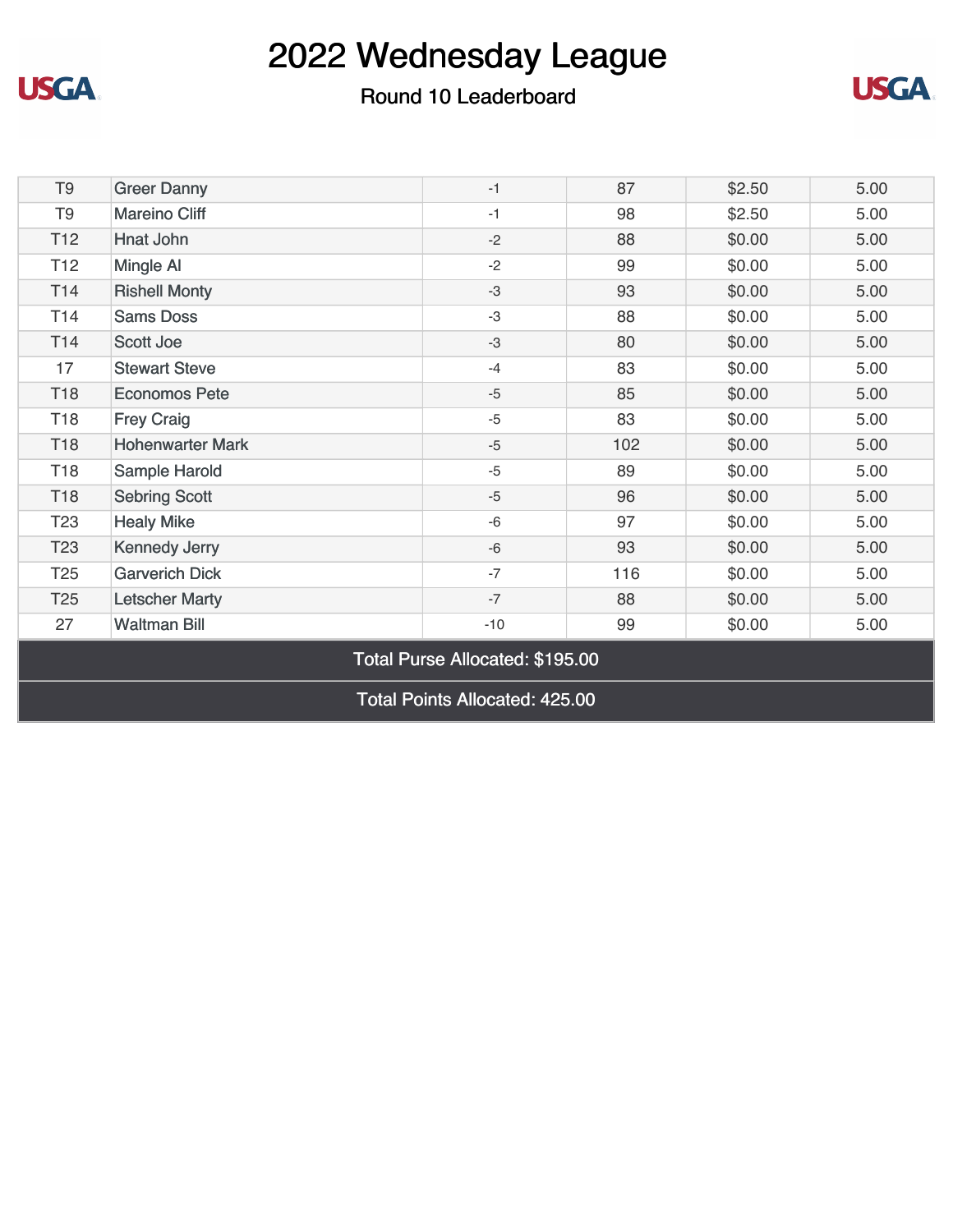

### Round 10 Leaderboard



[Gross Skins - Gross Skins](https://static.golfgenius.com/v2tournaments/8548581995716827996?called_from=&round_index=10)

| Player                                         | <b>Skins</b> | <b>Purse</b> | <b>Details</b> |  |  |  |
|------------------------------------------------|--------------|--------------|----------------|--|--|--|
| <b>Yoder Randy</b>                             |              | \$17.00      | Birdie on 11   |  |  |  |
| <b>Frey Joel</b>                               |              | \$17.00      | Birdie on 12   |  |  |  |
| <b>Beiler Rob</b>                              |              | \$17.00      | Birdie on 18   |  |  |  |
| \$17.00<br>Birdie on 4<br>Hogue Jerry          |              |              |                |  |  |  |
| <b>Nissley David</b><br>Birdie on 7<br>\$17.00 |              |              |                |  |  |  |
| Total Purse Allocated: \$85.00                 |              |              |                |  |  |  |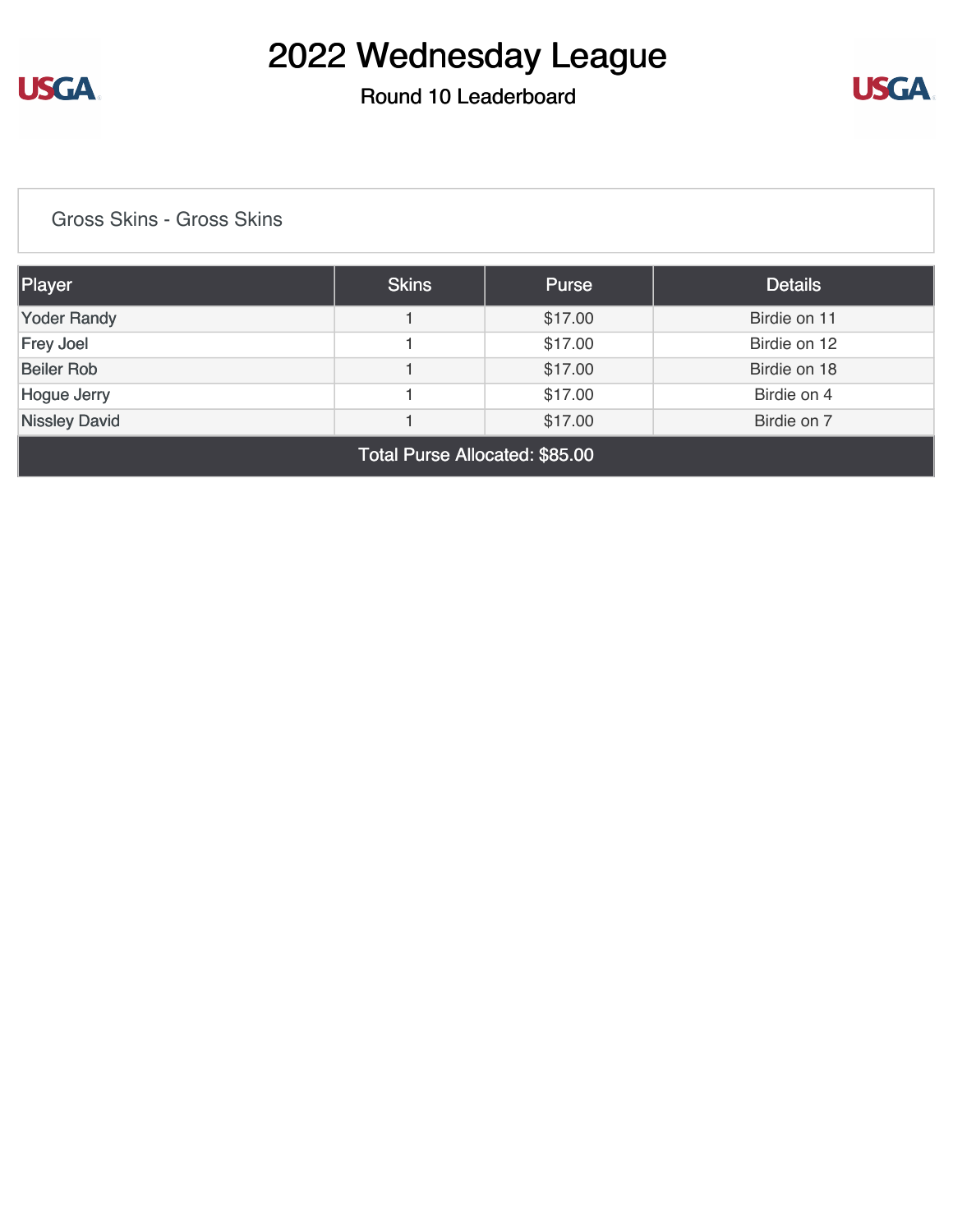

Round 10 Leaderboard



[Net Skins - Net Skins](https://static.golfgenius.com/v2tournaments/8548583383159036765?called_from=&round_index=10)

| Player                    | <b>Skins</b> | <b>Purse</b> | <b>Details</b>           |  |
|---------------------------|--------------|--------------|--------------------------|--|
| <b>Yoder Randy</b>        | 2            | \$29.25      | Eagle on 11, Eagle on 15 |  |
| <b>Frey Joel</b>          |              | \$14.63      | Double Eagle on 12       |  |
| <b>Blittensdorf Tyler</b> |              | \$14.63      | Eagle on 14              |  |
| <b>Smoker Tim</b>         |              | \$14.63      | Eagle on 1               |  |
| <b>Bills Adam</b>         |              | \$14.63      | Eagle on 5               |  |
| <b>Nissley David</b>      |              | \$14.63      | Eagle on 7               |  |
| Casey John                |              | \$14.63      | Eagle on 8               |  |
| ____                      |              |              |                          |  |

Total Purse Allocated: \$117.03